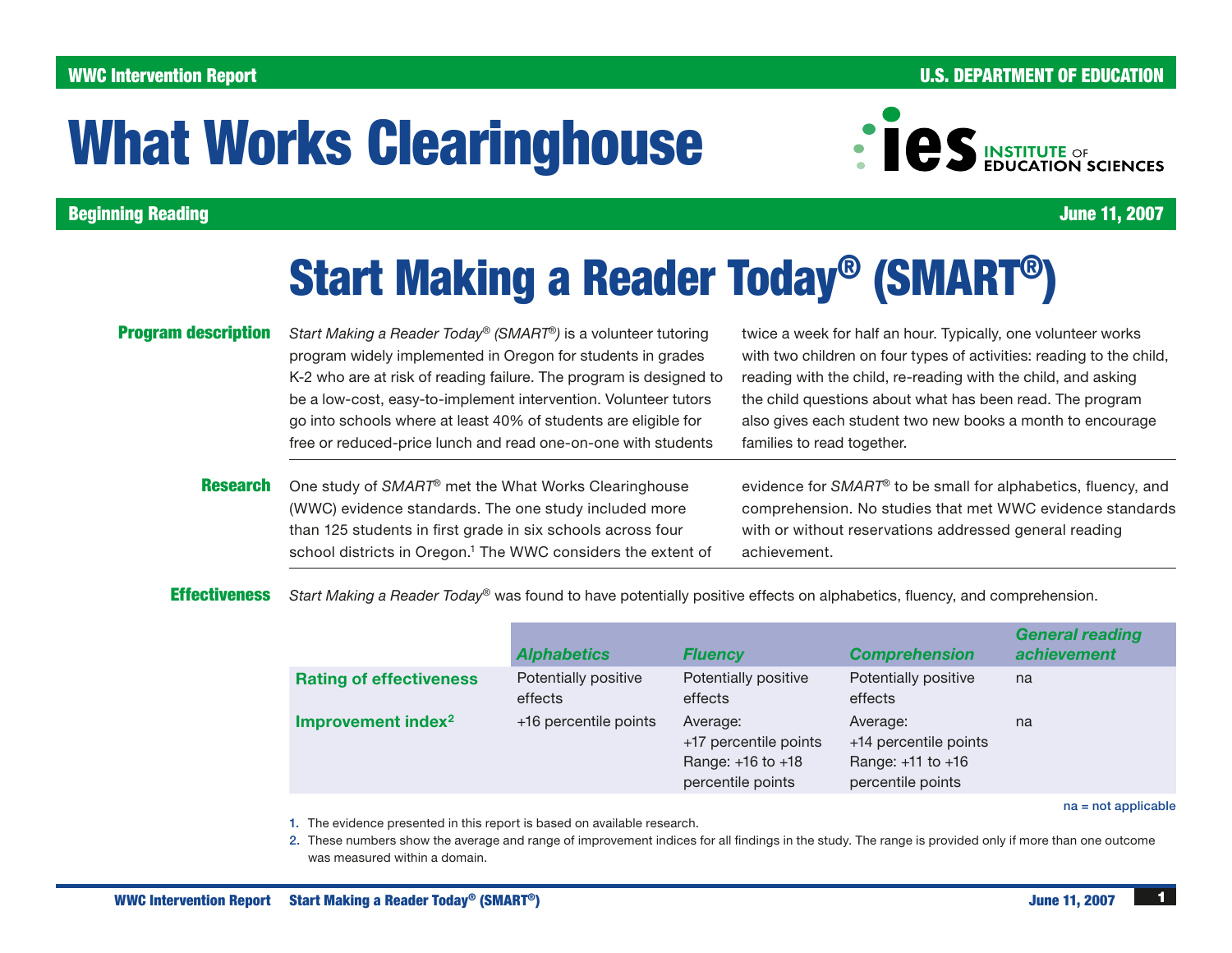# WWC Intervention Report Start Making a Reader Today® (SMART®) 3.1 and 2007 June 11, 2007 June 11, 2007 June 11, 2007

#### Developer and contact Additional program

Developed by the Oregon Children's Foundation, *Start Making a Reader Today*® is self-distributed*.* Address: 219 NW 12th Ave, Suite 203, Portland, OR 97209. Email: [smart@getsmartoregon.](mailto:smart@getsmartoregon.org) [org.](mailto:smart@getsmartoregon.org) Web: www.getsmartoregon.org. Telephone: (503) 937-4800 or (877) 598-4633.

### Scope of use

information

Since its start in 1992, the program reports serving 100,000 children in the state of Oregon through more than 2.3 million volunteer hours. It has also given students more than 1.4 million books. The goal for the 2006–07 school year is to serve 12,000 students in 280 schools in 32 of Oregon's 36 counties.

## **Teaching**

*SMART*® accepts applications from schools where at least 40% of students are eligible for free or reduced-price lunch. The *SMART*® organization hires a part-time school coordinator for each participating school who works under the direction of a regional manager. The coordinator recruits and trains volunteers, is present at the school during all program hours, schedules reading sessions, and serves as primary contact for school personnel. In rural areas, *SMART*® offers the *SMART*® *Kit* as an alternative delivery model. The kit assists a school and its surrounding community to implement the program themselves without a regional manager. It includes instructions for setting up the program, organizing classrooms, recruiting volunteers, scheduling the intervention into classrooms, and coordinating the overall program.

**Research** One study (Baker, Gersten, & Keating, 2000) reviewed by the

WWC investigated the effects of *SMART*®*.* This study was a randomized controlled trial that met WWC evidence standards. Baker, Gersten, & Keating (2000) randomly assigned lowperforming first-grade students in 24 classrooms from six Title I schools to the intervention or the comparison group within each

Once the program is in place, the *SMART*® organization assists the school with materials, books, volunteer training, and technical assistance. *SMART*® staff facilitate the creation of local Leadership Councils, made up of school and community members, which assist in local fundraising and serve as local advocates for *SMART*®*.* In *SMART*® Kit communities, this group is known as a Leadership Committee and takes on primary responsibility for program operation.

Volunteers, who range from high school students to senior citizens, undergo a 1–2 hour long training that provides an introduction to the program and to reading strategies instruction. Volunteers are trained by the *SMART*® coordinator where the program is housed. They draw on the handbook that outlines the four *SMART*® reading strategies: reading to students, reading with students, re-reading, and asking comprehension questions. Using these strategies, volunteers tutor students one-on-one for 30 minutes twice a week throughout the school year.

# **Cost**

The *SMART*® program is funded through a wide range of statewide and local activities involving businesses, foundations, and individuals. There is no cost to a school participating through the standard delivery model. Local fundraising pays the salary of program coordinators, though some program coordinators volunteer and thus do not incur this cost.

For communities using the *SMART*® *Kit* delivery model, local groups raise money to cover the cost of *SMART*® licensing and for the salary of a school coordinator. Overall program cost runs approximately \$300 a year per child. This cost is largely covered through donations to the *SMART*® parent organization.

classroom and assessed reading outcomes at the end of first and second grades. Students in the intervention group received the *SMART*® program as a supplement to the regular reading curriculum during first and second grades. Students in the comparison group did not receive the *SMART*® program, but received the same classroom instruction as students in the intervention group.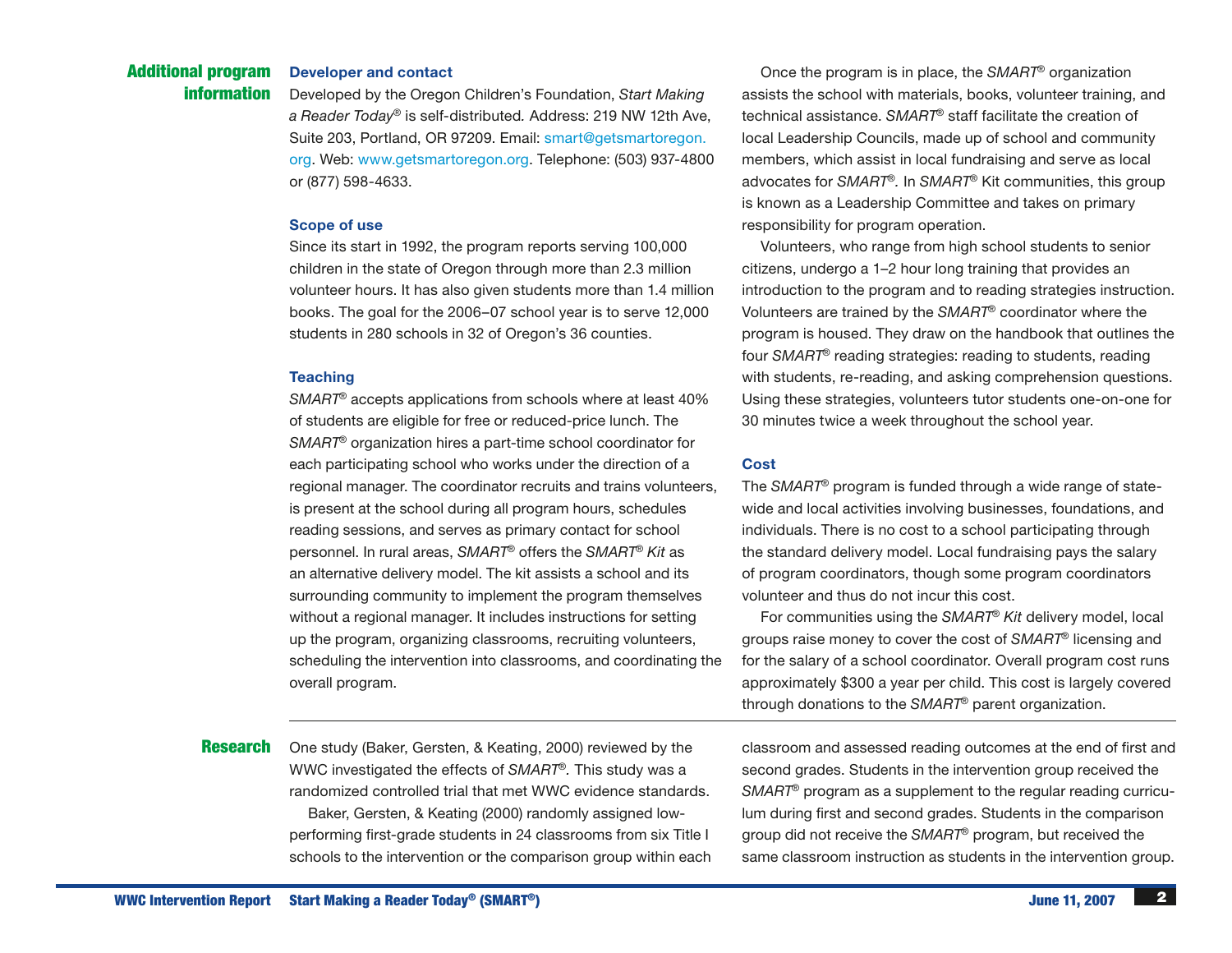# Research *(continued)*

The study also included an average-achieving comparison but the WWC did not include this portion of the study in its review.

#### Extent of evidence

The WWC categorizes the extent of evidence in each domain as small or moderate to large (see the [What Works Clearinghouse](http://whatworks.ed.gov/reviewprocess/extent_evidence.pdf)  [Extent of Evidence Categorization Scheme\)](http://whatworks.ed.gov/reviewprocess/extent_evidence.pdf). The extent of

#### Effectiveness **Findings**

The WWC review of interventions for beginning reading addresses student outcomes in four domains: alphabetics, fluency, comprehension, and general reading achievement.<sup>4</sup> The Baker, Gersten, & Keating (2000) study reported outcomes in the first three domains. The findings below report outcomes assessed at the end of second grade.<sup>5</sup>

*Alphabetics.* The Baker, Gersten, & Keating (2000) study reported a statistically significant positive effect of *SMART*® on the Woodcock Reading Mastery Tests–Revised (WRMT-R) word identification subtest. This result was confirmed by the WWC.

*Fluency.* The Baker, Gersten, & Keating (2000) study reported, and the WWC confirmed, statistically significant positive effects of *SMART*® on the Oral Reading Fluency test, first- and secondgrade passages (both administered to students at the end of second grade).

*Comprehension.* The Baker, Gersten, & Keating (2000) study reported a statistically significant positive effect of *SMART*®

evidence takes into account the number of studies and the total sample size across the studies that met WWC evidence standards with or without reservations.<sup>3</sup>

The WWC considers the extent of evidence for *SMART*® to be small for alphabetics, fluency, and comprehension. No studies that met WWC evidence standards with or without reservations addressed general reading achievement.

on the word comprehension subtest of the WRMT-R, and no statistically significant effect on the passage comprehension subtest of the WRMT-R. The WWC did not find that either of these effects was statistically significant. The average effect size across the two outcomes, however, was large enough to be considered substantively important according to WWC criteria (that is, an effect size of at least 0.25).

#### Rating of effectiveness

The WWC rates the effects of an intervention in a given outcome domain as: positive, potentially positive, mixed, no discernible effects, potentially negative, or negative effects. The rating of effectiveness takes into account four factors: the quality of the research design, the statistical significance of the findings, $6$  the size of the difference between participants in the intervention and the comparison conditions, and the consistency in findings across studies (see the WWC Intervention [Rating Scheme\)](http://whatworks.ed.gov/reviewprocess/rating_scheme.pdf).

- 3. The Extent of Evidence categorization was developed to tell readers how much evidence was used to determine the intervention rating, focusing on the number and sizes of studies. Additional factors associated with a related concept, external validity, such as students' demographics and the types of settings in which studies took place, are not taken into account for the categorization.
- 4. For definitions of the domains, see the [Beginning Reading Protocol.](http://whatworks.ed.gov/reviewprocess/protocols/BR_protocol.pdf)
- 5. Outcomes assessed at the end of second grade are shown in Appendix A3 and outcomes assessed at the end of first grade are shown in Appendix A4.
- 6. The level of statistical significance was reported by the study authors or, where necessary, calculated by the WWC to correct for clustering within class-rooms or schools and for multiple comparisons. For an explanation, see the [WWC Tutorial on Mismatch](http://whatworks.ed.gov/reviewprocess/mismatch.pdf). See the Technical Details of WWC-Conducted [Computations](http://whatworks.ed.gov/reviewprocess/conducted_computations.pdf) for the formulas the WWC used to calculate the statistical significance. In the case of the *Start Making a Reader Today*®*,* a correction for multiple comparisons was needed for some domains.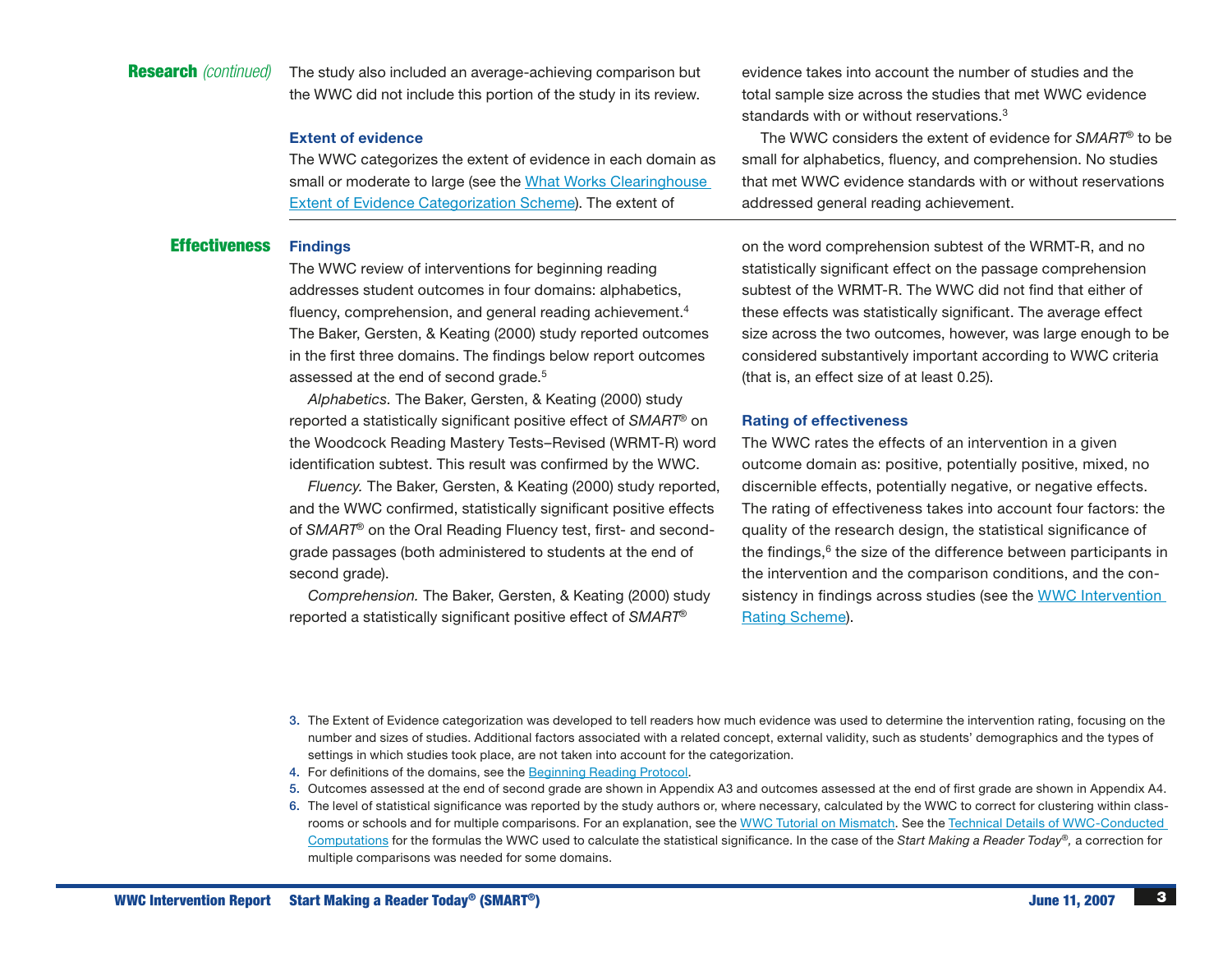# The WWC found *Start Making a Reader Today* ® to have potentially positive effects for behavior

Improvement index

The WWC computes an improvement index for each individual finding. In addition, within each outcome domain, the WWC computes an average improvement index for each study and an average improvement index across studies (se[e Technical Details](http://whatworks.ed.gov/reviewprocess/conducted_computations.pdf)  [of WWC-Conducted Computations\)](http://whatworks.ed.gov/reviewprocess/conducted_computations.pdf). The improvement index represents the difference between the percentile rank of the average student in the intervention condition versus the percentile rank of the average student in the comparison condition. Unlike the rating of effectiveness, the improvement index is based entirely on the size of the effect, regardless of the statistical significance of the effect, the study design, or the analyses. The improvement index can take on values between –50 and +50, with positive numbers denoting results favorable to the intervention group.

In the one study of *SMART*®*,* the improvement index for the single outcome in alphabetics is +16 percentile points; the average improvement index for fluency is +17 percentile points, with a range of +16 to +18 percentile points across findings. The average improvement index for comprehension is +14 percentile points, with a range of +11 to +16 percentile points across findings.

#### Summary

The WWC reviewed one study on *SMART*® and this study met WWC evidence standards. Based on this study, the WWC found potentially positive effects for alphabetics, fluency, and comprehension. The evidence presented in this report may change as new research emerges.

#### References Met WWC evidence standards

Baker, S., Gersten, R., & Keating, T. (2000). When less may be more: A two-year longitudinal evaluation of a volunteer tutoring program requiring minimal training. *Reading Research Quarterly, 35*(4), 494–519.

For more information about specific studies and WWC calculations, please see the WWC *[Start Making a Reader](http://whatworks.ed.gov/PDF/Intervention/techappendix01_374.pdf)  Today*[® Technical Appendices.](http://whatworks.ed.gov/PDF/Intervention/techappendix01_374.pdf)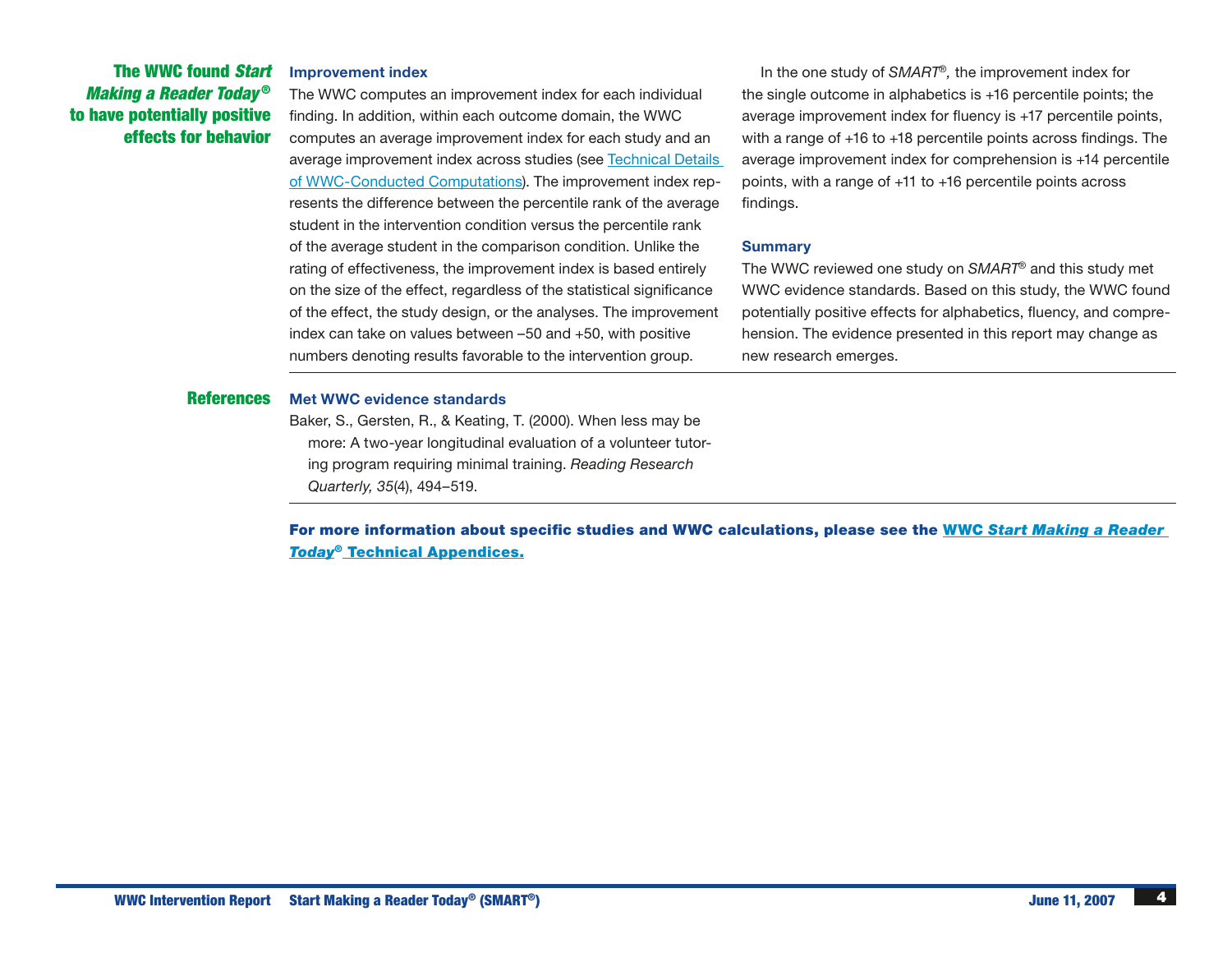# Appendix

# Appendix A1.1 Study characteristics: Baker, Gersten, & Keating, 2000 (randomized controlled trial)

| <b>Characteristic</b>                      | <b>Description</b>                                                                                                                                                                                                                                                                                                                                                                                                                                                                                                                                                                                                                                                                                                                                                                                                                                                                                                                                                                                                                                                                                                                                                                                                |
|--------------------------------------------|-------------------------------------------------------------------------------------------------------------------------------------------------------------------------------------------------------------------------------------------------------------------------------------------------------------------------------------------------------------------------------------------------------------------------------------------------------------------------------------------------------------------------------------------------------------------------------------------------------------------------------------------------------------------------------------------------------------------------------------------------------------------------------------------------------------------------------------------------------------------------------------------------------------------------------------------------------------------------------------------------------------------------------------------------------------------------------------------------------------------------------------------------------------------------------------------------------------------|
| <b>Study citation</b>                      | Baker, S., Gersten, R., & Keating, T. (2000). When less may be more: A two-year longitudinal evaluation of a volunteer tutoring program requiring minimal training. Reading<br>Research Quarterly, 35(4), 494-519.                                                                                                                                                                                                                                                                                                                                                                                                                                                                                                                                                                                                                                                                                                                                                                                                                                                                                                                                                                                                |
| <b>Participants</b>                        | Participants were 127 first-grade students from 24 classrooms in six Title I schools in four districts. Participants were nominated by their teachers as needing supplemental<br>reading assistance based on two criteria: low reading skills and relatively little reading experience with adults or others at home. The students were randomly assigned<br>to intervention and comparison conditions within classrooms after being matched on the Rapid Letter Naming pretest. The study presented findings after the intervention<br>students completed two years of the program. At the end of second grade, 84 students of the original sample remained (43 students in the intervention and 41 students in the<br>comparison group). <sup>1</sup> The study included an additional comparison group of 36 average-achieving readers from the same schools. Analysis involving these comparison groups<br>was not eligible for WWC review because the WWC considers only comparisons of students with similar achievement backgrounds in assessing the effectiveness of SMART®.<br>Student ethnicity was 47% European-American, 30% African-American, 10% American Indian, 6% Asian-American, and 6% Latino. |
| <b>Setting</b>                             | The study took place in two large counties in western Oregon. The schools represented a diverse range of communities, from low income/large city to working class/moderate<br>size-city to rural settings.                                                                                                                                                                                                                                                                                                                                                                                                                                                                                                                                                                                                                                                                                                                                                                                                                                                                                                                                                                                                        |
| <b>Intervention</b>                        | Students received one-to-one tutoring for six months each year while they were in first and second grade. The program consisted of two 30-minute sessions a week. Students<br>could also take home two books a month. The number of sessions per student ranged from 49 to 98 with a mean of 73 sessions.                                                                                                                                                                                                                                                                                                                                                                                                                                                                                                                                                                                                                                                                                                                                                                                                                                                                                                         |
| <b>Comparison</b>                          | Students in the comparison group received the same regular classroom reading instruction as students in the intervention group, but did not receive the tutoring program.                                                                                                                                                                                                                                                                                                                                                                                                                                                                                                                                                                                                                                                                                                                                                                                                                                                                                                                                                                                                                                         |
| <b>Primary outcomes</b><br>and measurement | The Woodcock Reading Mastery Tests-Revised (WRMT-R) word identification subtest was used to test students' knowledge of alphabetics. First- and second-grade passages<br>from the Oral Reading Fluency were used to test fluency. The WRMT-R passage comprehension subtest was used to test comprehension. Authors also looked at referral<br>rates for special education; however this is not an outcome specified for the beginning reading topic (see Appendices A2.1-2.3 for more detailed descriptions of outcome<br>measures).                                                                                                                                                                                                                                                                                                                                                                                                                                                                                                                                                                                                                                                                              |
| <b>Teacher training</b>                    | The SMART® program intentionally places minimal demands on volunteer tutors and classroom teachers. Volunteer tutors are given 1-2 hours of training, preferably before<br>the school year begins, but occasionally in an "on the job" setting. The training focuses as much on the logistics of tutoring as it does on reading instruction techniques. A<br>key resource for the volunteers is a volunteer handbook, which describes four reading strategies that they can use with students: reading to the child, reading with the child,<br>re-reading with the child, and asking the child questions about what has been read. Volunteers rely on their own judgment for any other needs.                                                                                                                                                                                                                                                                                                                                                                                                                                                                                                                    |

1. The beginning reading team does not have a set cut-off point for attrition but rather examines the pretest comparability of intervention and comparison groups after attrition. In this case, the WWC examined the baseline scores of the remaining students and found the two groups were comparable on the pretest measure.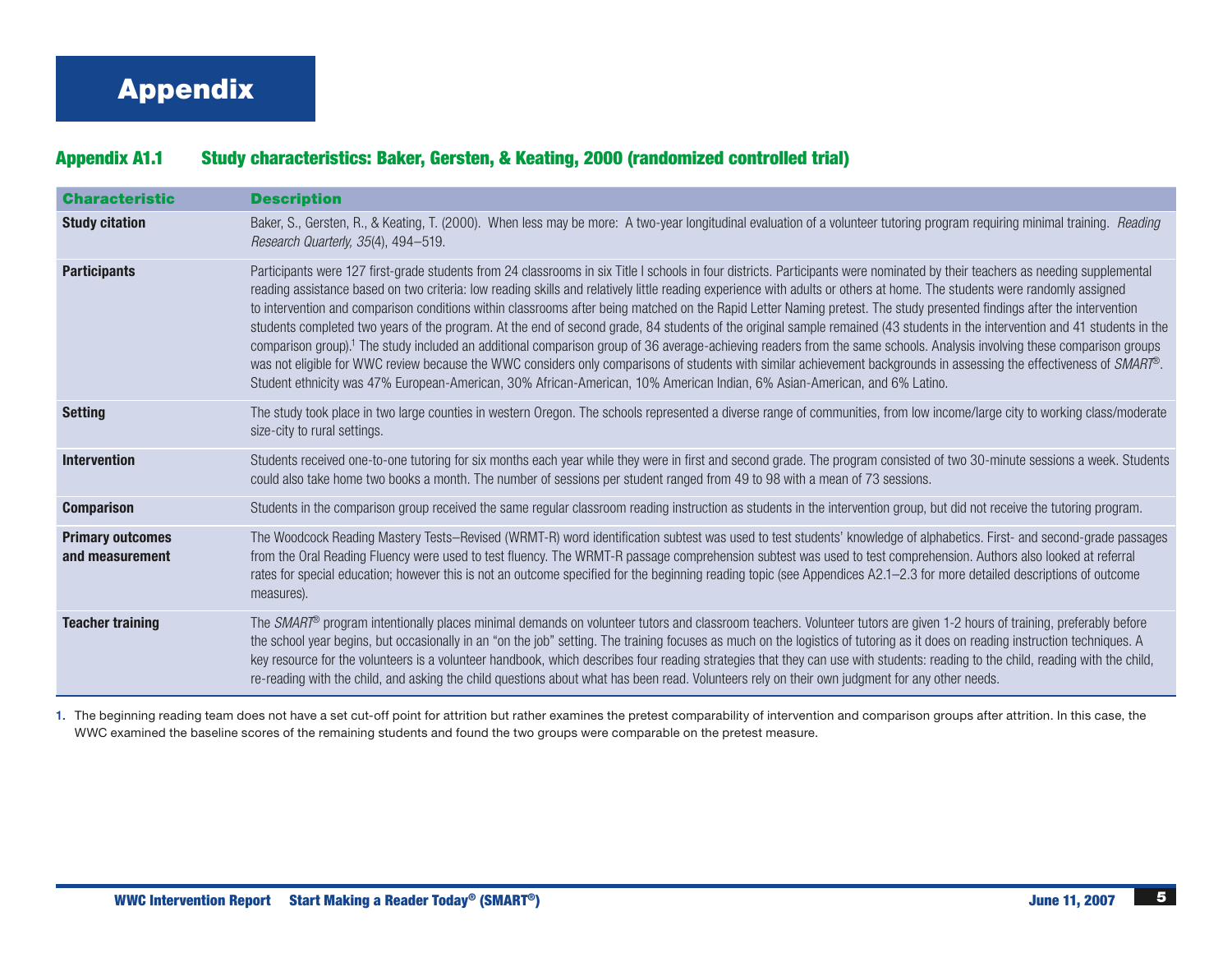# Appendix A2.1 Outcome measures in the alphabetics domain

| <b>Outcome measure</b>                                                                                 | <b>Description</b>                                                                                                                                                                                                                                 |
|--------------------------------------------------------------------------------------------------------|----------------------------------------------------------------------------------------------------------------------------------------------------------------------------------------------------------------------------------------------------|
| <b>Woodcock Reading Mastery</b><br><b>Tests-Revised (WRMT-R)</b><br><b>Word Identification subtest</b> | The word identification subtest is a standardized test of decoding skills. It requires the student to read aloud isolated real words that vary in frequency and difficulty. It includes<br>51 items (as cited in Baker, Gersten, & Keating, 2000). |

# Appendix A2.2 Outcome measures in the fluency domain

| <b>Outcome measure</b>                                                      | <b>Description</b>                                                                                                                                                                                                                                                                 |
|-----------------------------------------------------------------------------|------------------------------------------------------------------------------------------------------------------------------------------------------------------------------------------------------------------------------------------------------------------------------------|
| Oral Reading Fluency-<br><b>First- and Second-</b><br><b>Grade Passages</b> | Each student reads aloud a story from a first- or second-grade basal reader. The passages have been used in numerous other studies in the past. The number of words read<br>correctly in one minute was used as the outcome measure (as cited in Baker, Gersten, & Keating, 2000). |

# Appendix A2.3 Outcome measures in the comprehension domain

| <b>Outcome measure</b>                             | <b>Description</b>                                                                                                                                                                             |
|----------------------------------------------------|------------------------------------------------------------------------------------------------------------------------------------------------------------------------------------------------|
| <b>WRMT-R Word</b><br><b>Comprehension subtest</b> | This standardized measure assesses students' vocabulary through antonyms, synonyms, and analogies (as cited in Baker, Gersten, & Keating, 2000).                                               |
| WRMT-R Passage<br><b>Comprehension subtest</b>     | This standardized test assesses reading comprehension by having students read a text silently and fill in missing words in a short paragraph (as cited in Baker, Gersten, &<br>Keating, 2000). |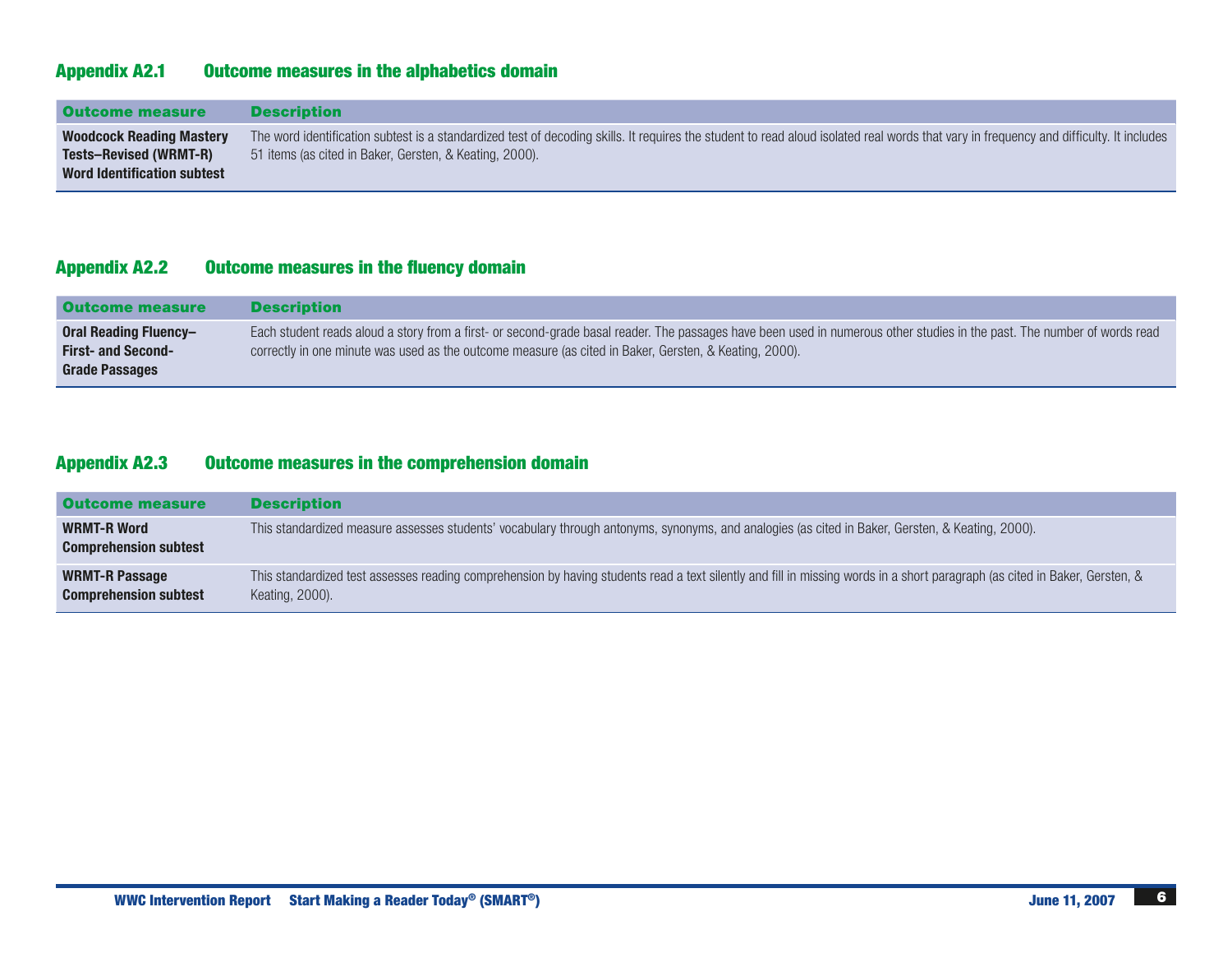# Appendix A3.1 Summary of study findings included in the rating for the alphabetics domain1

|                                                                                  |                            |                                  |                       | Authors' findings from the study                          |                                                                                                      |                          |                                                                          |                                          |
|----------------------------------------------------------------------------------|----------------------------|----------------------------------|-----------------------|-----------------------------------------------------------|------------------------------------------------------------------------------------------------------|--------------------------|--------------------------------------------------------------------------|------------------------------------------|
|                                                                                  |                            |                                  |                       | <b>Mean outcome</b><br>(standard deviation <sup>2</sup> ) |                                                                                                      |                          | <b>WWC calculations</b>                                                  |                                          |
| Outcome measure                                                                  | <b>Study</b><br>sample $3$ | <b>Sample size</b><br>(students) | <b>SMART</b><br>group | <b>Comparison</b><br>group                                | Mean difference <sup>4</sup><br>$(SMART -$<br>comparison)                                            | Effect size <sup>5</sup> | <b>Statistical</b><br>significance <sup>6</sup><br>(at $\alpha = 0.05$ ) | <b>Improvement</b><br>index <sup>7</sup> |
|                                                                                  |                            |                                  |                       |                                                           | Baker, Gersten, & Keating, 2000 (randomized controlled trial)—Two years of intervention <sup>8</sup> |                          |                                                                          |                                          |
| <b>Construct: Phonics</b>                                                        |                            |                                  |                       |                                                           |                                                                                                      |                          |                                                                          |                                          |
| <b>Woodcock Reading Mastery</b><br>Tests-Revised: Word<br>Identification subtest | Grade 1                    | 84                               | 449.4<br>(30.2)       | 437.9<br>(25.9)                                           | 11.5                                                                                                 | 0.40                     | Statistically<br>significant                                             | $+16$                                    |
| Domain average <sup>9</sup> for alphabetics                                      |                            |                                  |                       |                                                           |                                                                                                      | 0.40                     | Statistically<br>significant                                             | $+16$                                    |

1. This appendix reports findings considered for the effectiveness rating. Interim findings (end of first grade after one year of intervention) from the same study are not included in these ratings, but are reported in App

2. The means in the Baker, Gersten, & Keating (2000) study were adjusted for student pretest scores on two measures: the Phonemic Segmentation test and the word identification subtest of the WRMT-R. The standard deviation all students in each group shows how dispersed the participants' outcomes are; a smaller standard deviation on a given measure would indicate that participants had more similar outcomes.

3. The sample at the beginning of the study consisted of students in first grade. Results in this table are based on outcomes assessed at the end of second grade.

4. Positive differences and effect sizes favor the intervention group; negative differences and effect sizes favor the comparison group.

5. For an explanation of the effect size calculation, see Technical Details of [WWC-Conducted](http://whatworks.ed.gov/reviewprocess/conducted_computations.pdf) Computations.

6. Statistical significance is the probability that the difference between groups is a result of chance rather than a real difference between the groups.

7. The improvement index represents the difference between the percentile rank of the average student in the intervention condition versus the percentile rank of the average student in the comparison condition. The improve can take on values between –50 and +50, with positive numbers denoting results favorable to the intervention group.

8. The level of statistical significance was reported by the study authors or, where necessary, calculated by the WWC to correct for clustering within classrooms or schools or multiple outcomes within one domain. See Techn of [WWC-Conducted](http://whatworks.ed.gov/reviewprocess/conducted_computations.pdf) Computations for the formulas the WWC used to calculate statistical significance. For an explanation about the clustering correction, see the WWC Tutorial on [Mismatch](http://whatworks.ed.gov/reviewprocess/mismatch.pdf). In the case of Baker, Gersten, & Keat (2000), no corrections were needed for this domain.

9. This row provides the study average, which, in this instance, is also the domain average. The WWC-computed domain average effect size is a simple average rounded to two decimal places. The domain improvement index is ca from the average effect size.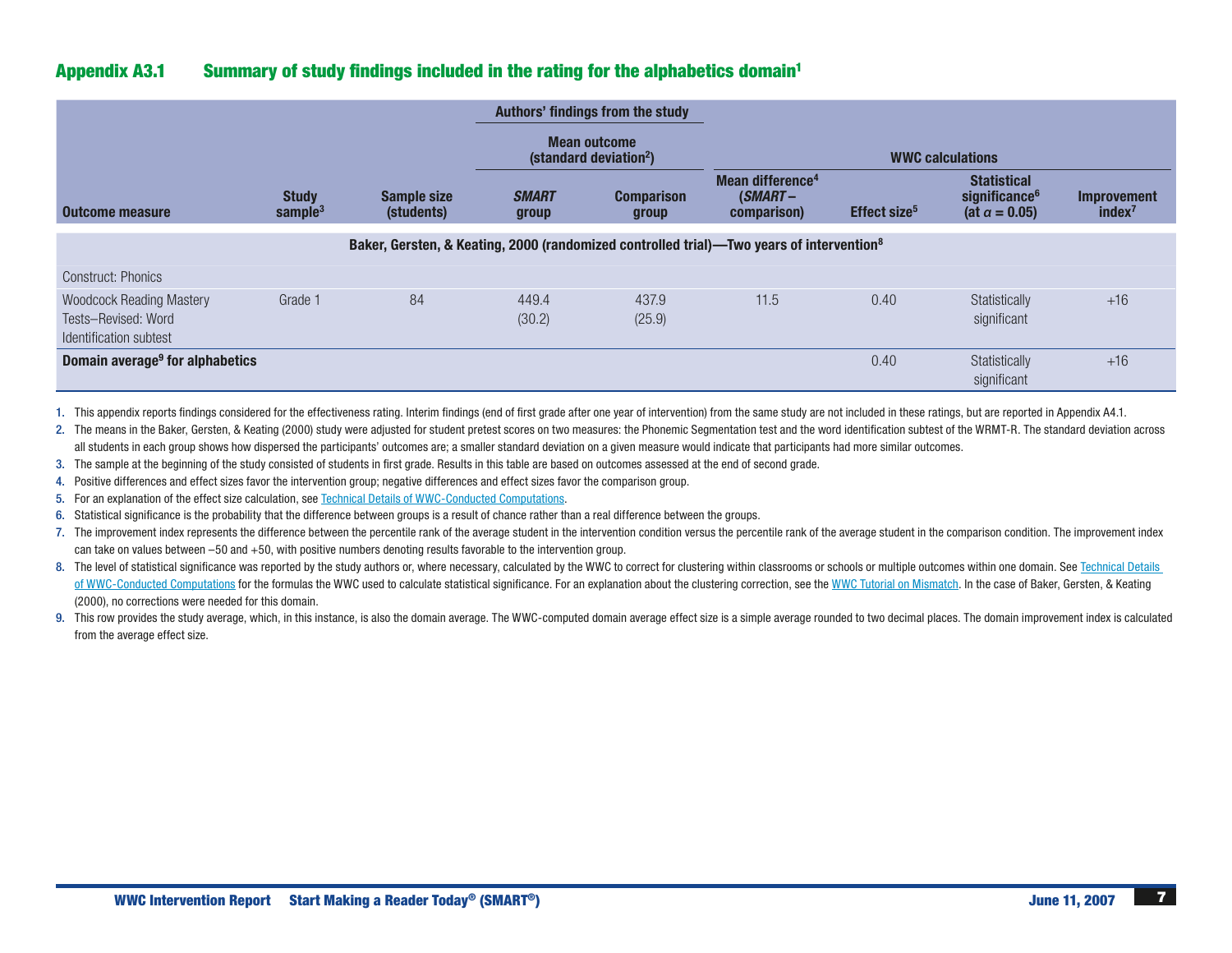# Appendix A3.2 Summary of study findings included in the rating for the fluency domain<sup>1</sup>

|                                                     |                            |                                  |                       | Authors' findings from the study                          |                                                                                                      |                          |                                                                          |                                   |
|-----------------------------------------------------|----------------------------|----------------------------------|-----------------------|-----------------------------------------------------------|------------------------------------------------------------------------------------------------------|--------------------------|--------------------------------------------------------------------------|-----------------------------------|
|                                                     |                            |                                  |                       | <b>Mean outcome</b><br>(standard deviation <sup>2</sup> ) |                                                                                                      |                          | <b>WWC calculations</b>                                                  |                                   |
| Outcome measure                                     | <b>Study</b><br>sample $3$ | <b>Sample size</b><br>(students) | <b>SMART</b><br>group | <b>Comparison</b><br>group                                | Mean difference <sup>4</sup><br>$(SMART -$<br>comparison)                                            | Effect size <sup>5</sup> | <b>Statistical</b><br>significance <sup>6</sup><br>(at $\alpha = 0.05$ ) | Improvement<br>index <sup>7</sup> |
|                                                     |                            |                                  |                       |                                                           | Baker, Gersten, & Keating, 2000 (randomized controlled trial)—Two years of intervention <sup>8</sup> |                          |                                                                          |                                   |
| <b>Oral Reading Fluency</b><br>First-Grade Passage  | Grade 1                    | 84                               | 71.3<br>(35.2)        | 55.9<br>(32.1)                                            | 15.4                                                                                                 | 0.45                     | Statistically<br>significant                                             | $+17$                             |
| <b>Oral Reading Fluency</b><br>Second-Grade Passage | Grade 1                    | 84                               | 61.5<br>(35.5)        | 45.9<br>(29.5)                                            | 15.6                                                                                                 | 0.47                     | Statistically<br>significant                                             | $+18$                             |
| Domain average <sup>9</sup> for fluency             |                            |                                  |                       |                                                           |                                                                                                      | 0.46                     | Statistically<br>significant                                             | $+17$                             |

1. This appendix reports findings considered for the effectiveness rating. Interim findings (end of first grade after one year of intervention) from the same study are not included in these ratings, but are reported in App

2. The means in the Baker, Gersten, & Keating (2000) study were adjusted for student pretest scores on two measures: the Phonemic Segmentation test and the word identification subtest of the WRMT-R. The standard deviation all students in each group shows how dispersed the participants' outcomes are; a smaller standard deviation on a given measure would indicate that participants had more similar outcomes.

3. The sample at the beginning of the study consisted of students in first grade. Results in this table are based on outcomes assessed at the end of second grade.

4. Positive differences and effect sizes favor the intervention group; negative differences and effect sizes favor the comparison group.

5. For an explanation of the effect size calculation, see Technical Details of [WWC-Conducted](http://whatworks.ed.gov/reviewprocess/conducted_computations.pdf) Computations.

6. Statistical significance is the probability that the difference between groups is a result of chance rather than a real difference between the groups.

7. The improvement index represents the difference between the percentile rank of the average student in the intervention condition versus the percentile rank of the average student in the comparison condition. The improve can take on values between –50 and +50, with positive numbers denoting results favorable to the intervention group.

8. The level of statistical significance was reported by the study authors or, where necessary, calculated by the WWC to correct for clustering within classrooms or schools or multiple outcomes within one domain. See Techn of [WWC-Conducted](http://whatworks.ed.gov/reviewprocess/conducted_computations.pdf) Computations for the formulas the WWC used to calculate statistical significance. For an explanation about the clustering correction, see the WWC Tutorial on [Mismatch.](http://whatworks.ed.gov/reviewprocess/mismatch.pdf) In the case of Baker, Gersten, & Keat (2000), corrections for multiple comparisons were needed for this domain.

9. This row provides the study average, which, in this instance, is also the domain average. The WWC-computed domain average effect size is a simple average rounded to two decimal places. The domain improvement index is ca from the average effect size.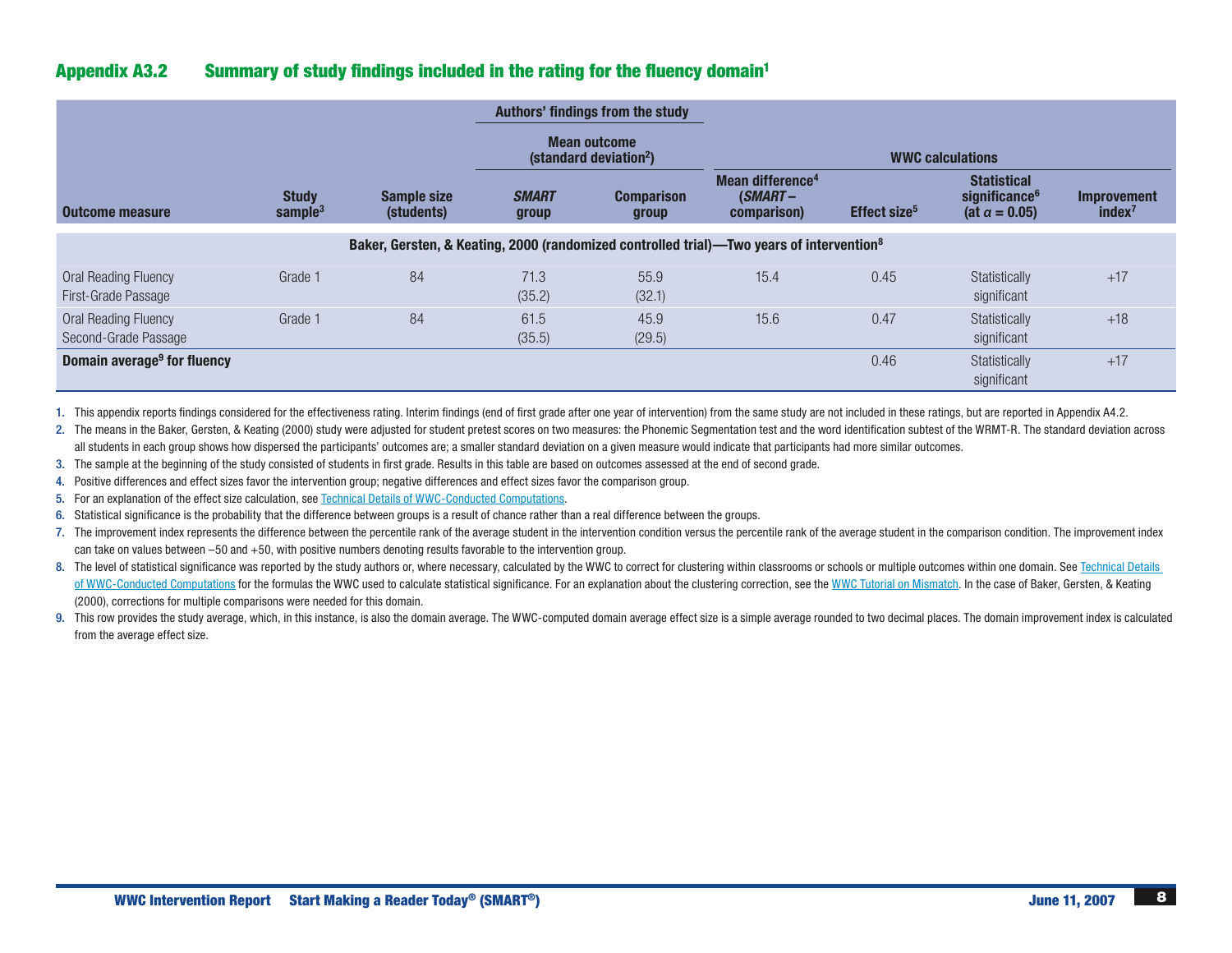# Appendix A3.3 Summary of study findings included in the rating for the comprehension domain1

|                                                                                   |                            |                                                                                                      |                       | Authors' findings from the study                          |                                                           |                          |                                                                          |                                          |
|-----------------------------------------------------------------------------------|----------------------------|------------------------------------------------------------------------------------------------------|-----------------------|-----------------------------------------------------------|-----------------------------------------------------------|--------------------------|--------------------------------------------------------------------------|------------------------------------------|
|                                                                                   |                            |                                                                                                      |                       | <b>Mean outcome</b><br>(standard deviation <sup>2</sup> ) |                                                           |                          | <b>WWC calculations</b>                                                  |                                          |
| <b>Outcome measure</b>                                                            | <b>Study</b><br>sample $3$ | <b>Sample size</b><br>(students)                                                                     | <b>SMART</b><br>group | <b>Comparison</b><br>group                                | Mean difference <sup>4</sup><br>$(SMART -$<br>comparison) | Effect size <sup>5</sup> | <b>Statistical</b><br>significance <sup>6</sup><br>(at $\alpha = 0.05$ ) | <b>Improvement</b><br>index <sup>7</sup> |
|                                                                                   |                            | Baker, Gersten, & Keating, 2000 (randomized controlled trial)—Two years of intervention <sup>8</sup> |                       |                                                           |                                                           |                          |                                                                          |                                          |
| Construct: Vocabulary development                                                 |                            |                                                                                                      |                       |                                                           |                                                           |                          |                                                                          |                                          |
| <b>Woodcock Reading Mastery</b><br>Test-Revised: Word<br>Comprehension subtest    | Grade 1                    | 84                                                                                                   | 472.30<br>(17.3)      | 456.4<br>(16.2)                                           | 6.90                                                      | 0.41                     | ns                                                                       | $+16$                                    |
| Construct: Reading comprehension                                                  |                            |                                                                                                      |                       |                                                           |                                                           |                          |                                                                          |                                          |
| <b>Woodcock Reading Mastery</b><br>Test-Revised: Passage<br>Comprehension subtest | Grade 1                    | 84                                                                                                   | 468.90<br>(16.0)      | 464.70<br>(13.1)                                          | 4.20                                                      | 0.28                     | ns                                                                       | $+11$                                    |
| Domain average <sup>9</sup> for comprehension                                     |                            |                                                                                                      |                       |                                                           |                                                           | 0.35                     | ns                                                                       | $+14$                                    |

#### ns = not statistically significant

- 1. This appendix reports findings considered for the effectiveness rating. Interim findings (end of first grade after one year of intervention) from the same study are not included in these ratings, but are reported in App
- 2. The means in the Baker, Gersten, & Keating (2000) study were adjusted for student pretest scores on two measures: the Phonemic Segmentation test and the word identification subtest of the WRMT-R. The standard deviation all students in each group shows how dispersed the participants' outcomes are; a smaller standard deviation on a given measure would indicate that participants had more similar outcomes.
- 3. The sample at the beginning of the study consisted of students in first grade. Results in this table are based on outcomes assessed at the end of second grade.
- 4. Positive differences and effect sizes favor the intervention group; negative differences and effect sizes favor the comparison group.
- 5. For an explanation of the effect size calculation, see Technical Details of [WWC-Conducted](http://whatworks.ed.gov/reviewprocess/conducted_computations.pdf) Computations.
- 6. Statistical significance is the probability that the difference between groups is a result of chance rather than a real difference between the groups.
- 7. The improvement index represents the difference between the percentile rank of the average student in the intervention condition versus the percentile rank of the average student in the comparison condition. The improve can take on values between –50 and +50, with positive numbers denoting results favorable to the intervention group.
- 8. The level of statistical significance was reported by the study authors or, where necessary, calculated by the WWC to correct for clustering within classrooms or schools or multiple outcomes within one domain. See Techn of [WWC-Conducted](http://whatworks.ed.gov/reviewprocess/conducted_computations.pdf) Computations for the formulas the WWC used to calculate statistical significance. For an explanation about the clustering correction, see the WWC Tutorial on [Mismatch](http://whatworks.ed.gov/reviewprocess/mismatch.pdf). In the case of Baker, Gersten, & Keat (2000), corrections for multiple comparisons were needed for this domain.
- 9. This row provides the study average, which, in this instance, is also the domain average. The WWC-computed domain average effect size is a simple average rounded to two decimal places. The domain improvement index is ca from the average effect size.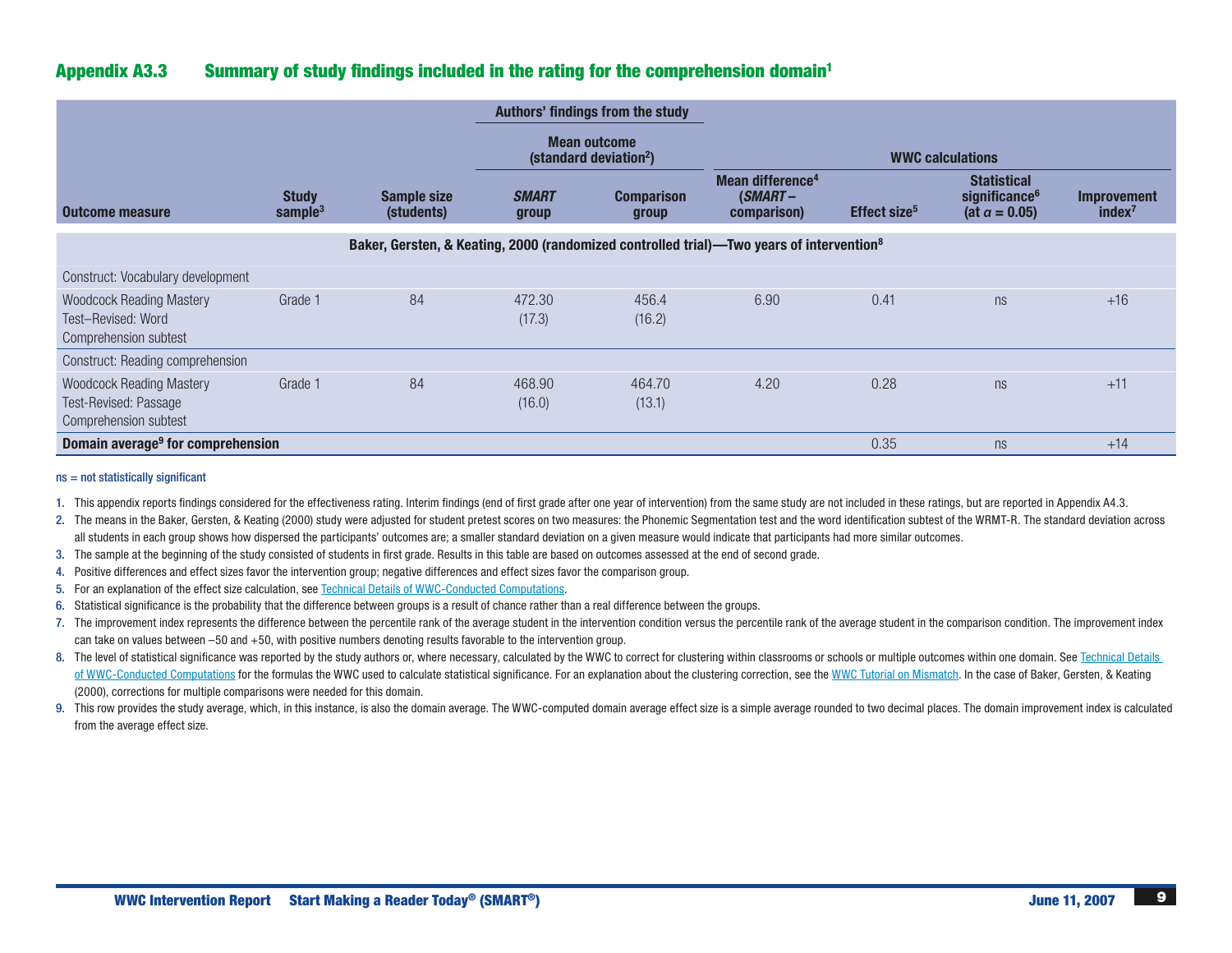# Appendix A4.1 Summary of findings at the end of first grade for the alphabetics domain1

|                                                                                  |                        |                                  |                       | Authors' findings from the study<br><b>Mean outcome</b><br>(standard deviation <sup>2</sup> ) |                                                                                                     |                          | <b>WWC calculations</b>                                                  |                                   |
|----------------------------------------------------------------------------------|------------------------|----------------------------------|-----------------------|-----------------------------------------------------------------------------------------------|-----------------------------------------------------------------------------------------------------|--------------------------|--------------------------------------------------------------------------|-----------------------------------|
| Outcome measure                                                                  | <b>Study</b><br>sample | <b>Sample size</b><br>(students) | <b>SMART</b><br>group | <b>Comparison</b><br>group                                                                    | Mean difference <sup>3</sup><br>$(SMART -$<br>comparison)                                           | Effect size <sup>4</sup> | <b>Statistical</b><br>significance <sup>5</sup><br>(at $\alpha = 0.05$ ) | Improvement<br>index <sup>6</sup> |
|                                                                                  |                        |                                  |                       |                                                                                               | Baker, Gersten, & Keating, 2000 (randomized controlled trial)—One year of intervention <sup>7</sup> |                          |                                                                          |                                   |
| <b>Woodcock Reading Mastery</b><br>Tests-Revised: Word<br>Identification subtest | Grade 1                | 84                               | 409.20<br>(29.70)     | 398.90<br>(24.40)                                                                             | 10.30                                                                                               | 0.37                     | ns                                                                       | $+15$                             |

#### ns = not statistically significant

1. This appendix presents interim findings for measures that fall in the alphabetics domain. First-grade scores, which reflect student outcomes after one year of the intervention, are reported here. Second-grade scores (af the intervention) were used for rating purposes and are reported in Appendix A3.1.

2. The means in the Baker, Gersten, & Keating (2000) study were adjusted for student pretest scores on two measures: the Phonemic Segmentation test and the word identification subtest of the WRMT-R. The standard deviation all students in each group shows how dispersed the participants' outcomes are; a smaller standard deviation on a given measure would indicate that participants had more similar outcomes.

3. Positive differences and effect sizes favor the intervention group; negative differences and effect sizes favor the comparison group.

4. For an explanation of effect size calculation, see Technical Details of [WWC-Conducted](http://whatworks.ed.gov/reviewprocess/conducted_computations.pdf) Computations.

5. Statistical significance is the probability that the difference between groups is a result of chance rather than a real difference between the groups.

6. The improvement index represents the difference between the percentile rank of the average student in the intervention condition and the percentile rank of the average student in the comparison condition. The improvemen take on values between –50 and +50, with positive numbers denoting results favorable to the intervention group.

7. The level of statistical significance was reported by the study authors or, where necessary, calculated by the WWC to correct for clustering within classrooms or schools or multiple outcomes within one domain. See Techn of [WWC-Conducted](http://whatworks.ed.gov/reviewprocess/conducted_computations.pdf) Computations for the formulas the WWC used to calculate statistical significance. For an explanation about the clustering correction, see the WWC Tutorial on [Mismatch](http://whatworks.ed.gov/reviewprocess/mismatch.pdf). In the case of Baker, Gersten, & Keat (2000), no corrections were needed for this domain.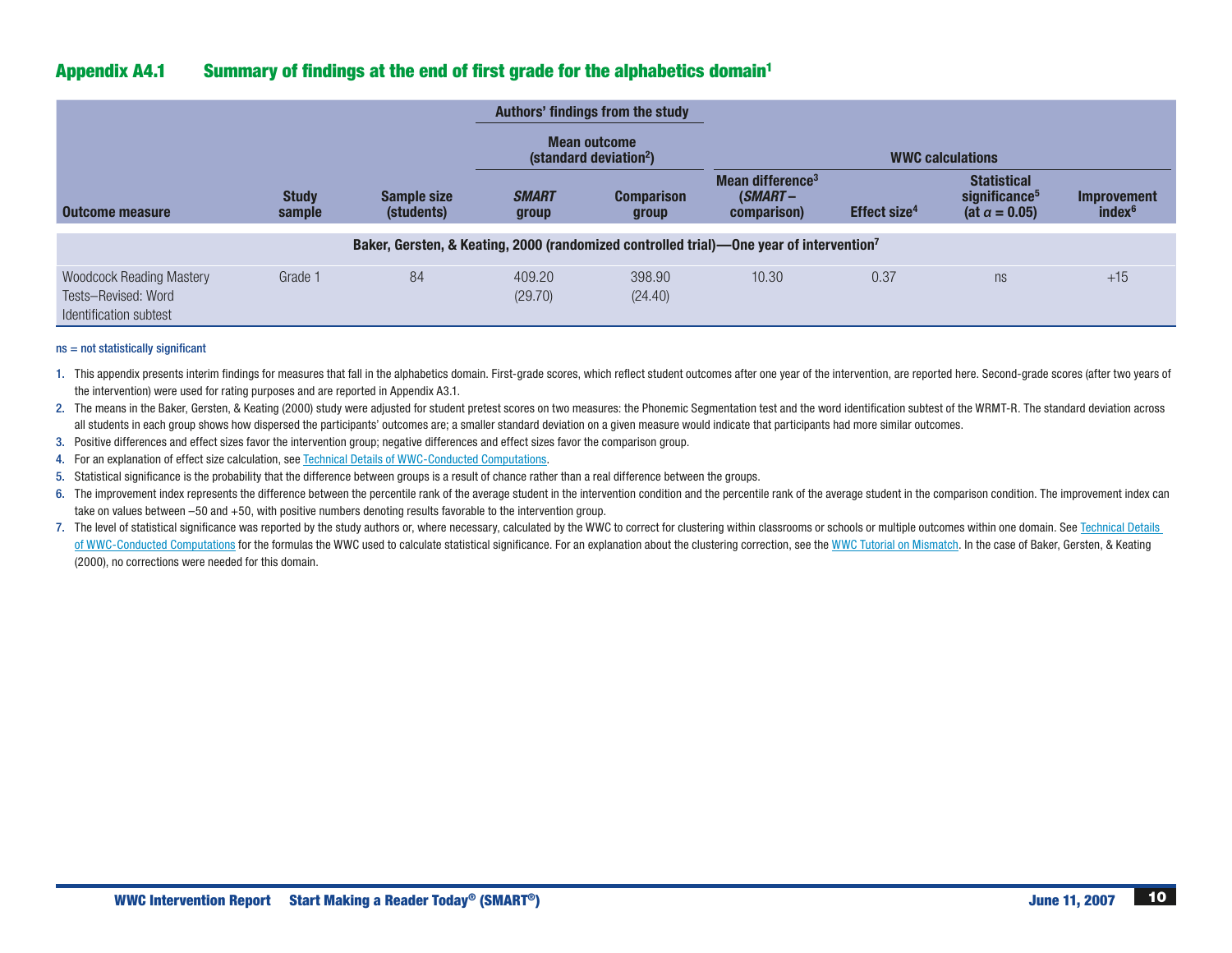# Appendix A4.2 Summary of findings at the end of first grade for the fluency domain1

|                                             |                        |                                  |                       | Authors' findings from the study<br><b>Mean outcome</b><br>(standard deviation <sup>2</sup> ) |                                                                                                     |                          | <b>WWC calculations</b>                                                  |                                          |
|---------------------------------------------|------------------------|----------------------------------|-----------------------|-----------------------------------------------------------------------------------------------|-----------------------------------------------------------------------------------------------------|--------------------------|--------------------------------------------------------------------------|------------------------------------------|
| <b>Outcome measure</b>                      | <b>Study</b><br>sample | <b>Sample size</b><br>(students) | <b>SMART</b><br>group | <b>Comparison</b><br>group                                                                    | Mean difference <sup>3</sup><br>$(SMART -$<br>comparison)                                           | Effect size <sup>4</sup> | <b>Statistical</b><br>significance <sup>5</sup><br>(at $\alpha = 0.05$ ) | <b>Improvement</b><br>index <sup>6</sup> |
|                                             |                        |                                  |                       |                                                                                               | Baker, Gersten, & Keating, 2000 (randomized controlled trial)—One year of intervention <sup>7</sup> |                          |                                                                          |                                          |
| Oral Reading Fluency<br>First-Grade Passage | Grade 1                | 84                               | 27.80<br>(22.80)      | 18.70<br>(17.30)                                                                              | 9.10                                                                                                | 0.44                     | Statistically<br>significant                                             | $+17$                                    |

1. This appendix presents interim findings for measures that fall in the fluency domain. First-grade scores, which reflect student outcomes after one year of the intervention, are reported here. Second-grade scores (after intervention) were used for rating purposes and are reported in Appendix A3.2.

2. The means in the Baker, Gersten, & Keating (2000) study were adjusted for student pretest scores on two measures: the Phonemic Segmentation test and the word identification subtest of the WRMT-R. The standard deviation all students in each group shows how dispersed the participants' outcomes are; a smaller standard deviation on a given measure would indicate that participants had more similar outcomes.

3. Positive differences and effect sizes favor the intervention group; negative differences and effect sizes favor the comparison group.

4. For an explanation of effect size calculation, see Technical Details of [WWC-Conducted](http://whatworks.ed.gov/reviewprocess/conducted_computations.pdf) Computations.

5. Statistical significance is the probability that the difference between groups is a result of chance rather than a real difference between the groups.

6. The improvement index represents the difference between the percentile rank of the average student in the intervention condition versus the percentile rank of the average student in the comparison condition. The improve can take on values between –50 and +50, with positive numbers denoting results favorable to the intervention group.

<sup>7.</sup> The level of statistical significance was reported by the study authors or, where necessary, calculated by the WWC to correct for clustering within classrooms or schools or multiple outcomes within one domain. See Techn of [WWC-Conducted](http://whatworks.ed.gov/reviewprocess/conducted_computations.pdf) Computations for the formulas the WWC used to calculate statistical significance. For an explanation about the clustering correction, see the WWC Tutorial on [Mismatch](http://whatworks.ed.gov/reviewprocess/mismatch.pdf). In the case of Baker, Gersten, & Keat (2000), no corrections were needed for this domain.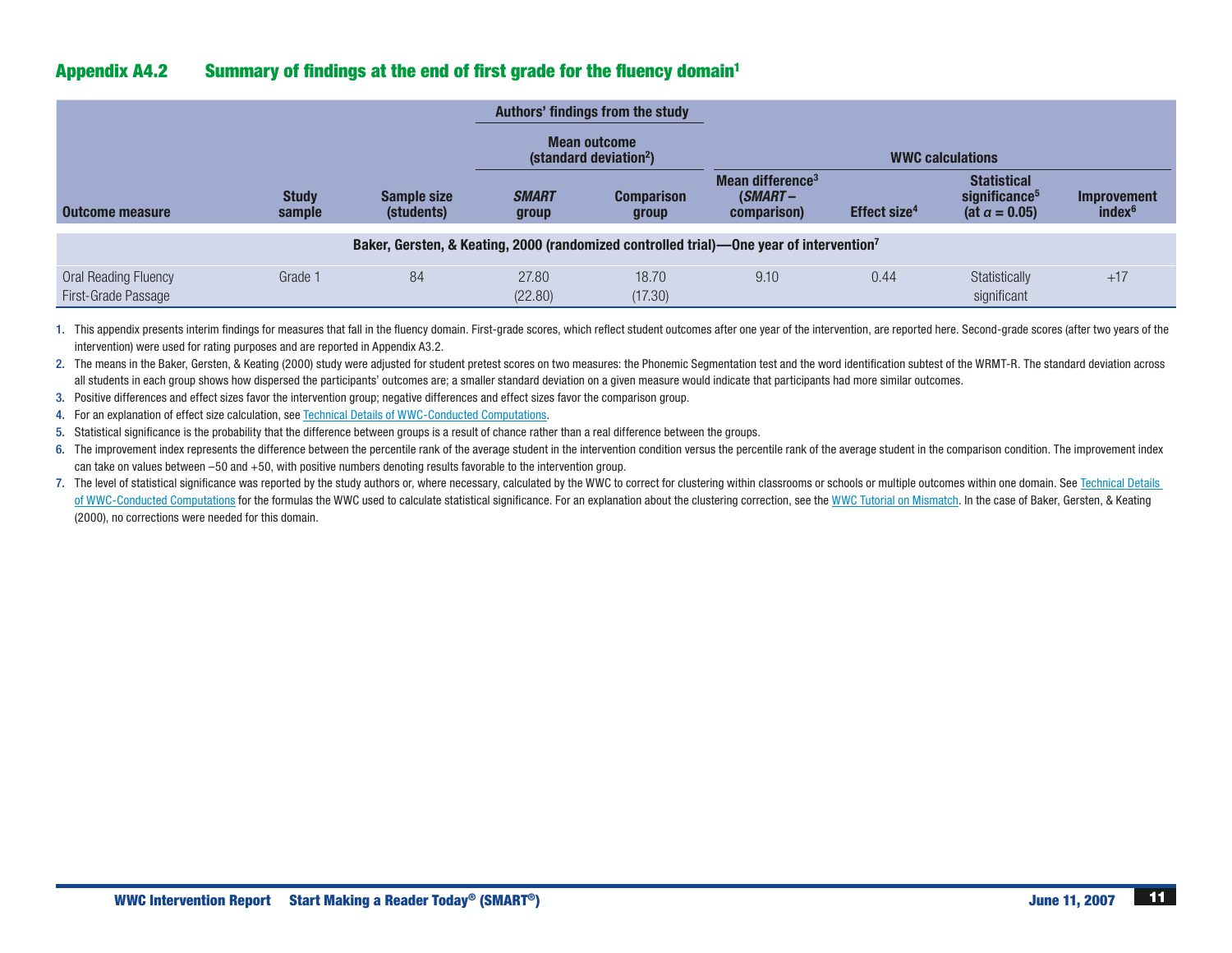# Appendix A4.3 Summary of findings at the end of first grade for the comprehension domain1

|                                                                                            |                        |                                  |                       | Authors' findings from the study<br><b>Mean outcome</b><br>(standard deviation <sup>2</sup> ) |                                                                                                     |                          | <b>WWC calculations</b>                                                  |                                   |
|--------------------------------------------------------------------------------------------|------------------------|----------------------------------|-----------------------|-----------------------------------------------------------------------------------------------|-----------------------------------------------------------------------------------------------------|--------------------------|--------------------------------------------------------------------------|-----------------------------------|
| Outcome measure                                                                            | <b>Study</b><br>sample | <b>Sample size</b><br>(students) | <b>SMART</b><br>group | <b>Comparison</b><br>group                                                                    | Mean difference <sup>3</sup><br>$(SMART -$<br>comparison)                                           | Effect size <sup>4</sup> | <b>Statistical</b><br>significance <sup>5</sup><br>(at $\alpha = 0.05$ ) | Improvement<br>index <sup>6</sup> |
|                                                                                            |                        |                                  |                       |                                                                                               | Baker, Gersten, & Keating, 2000 (randomized controlled trial)—One year of intervention <sup>7</sup> |                          |                                                                          |                                   |
| <b>Woodcock Reading Mastery</b><br>Test-Revised (WRMT-R):<br>Passage Comprehension subtest | Grade 1                | 84                               | 449.30<br>(24.40)     | 443.20<br>(14.20)                                                                             | 6.10                                                                                                | 0.30                     | ns                                                                       | $+12$                             |

#### ns = not statistically significant

1. This appendix presents interim findings for measures that fall in the comprehension domain. First-grade scores, which reflect student outcomes after one year of the intervention, are reported here. Second-grade scores ( years of the intervention) were used for rating purposes and are reported in Appendix A3.3.

2. The means for the Baker, Gersten, & Keating (2000) study were adjusted for student pretest scores on two measures: the Phonemic Segmentation test and the word identification subtest of the WRMT-R. The standard deviation all students in each group shows how dispersed the participants' outcomes are; a smaller standard deviation on a given measure would indicate that participants had more similar outcomes.

- 3. Positive differences and effect sizes favor the intervention group; negative differences and effect sizes favor the comparison group.
- 4. For an explanation of the effect size calculation, see Technical Details of [WWC-Conducted](http://whatworks.ed.gov/reviewprocess/conducted_computations.pdf) Computations.
- 5. Statistical significance is the probability that the difference between groups is a result of chance rather than a real difference between the groups.
- 6. The improvement index represents the difference between the percentile rank of the average student in the intervention condition versus the percentile rank of the average student in the comparison condition. The improve can take on values between –50 and +50, with positive numbers denoting results favorable to the intervention group.
- 7. The level of statistical significance was reported by the study authors or, where necessary, calculated by the WWC to correct for clustering within classrooms or schools or multiple outcomes within one domain. See Techn of [WWC-Conducted](http://whatworks.ed.gov/reviewprocess/conducted_computations.pdf) Computations for the formulas the WWC used to calculate statistical significance. For an explanation about the clustering correction, see the WWC Tutorial on [Mismatch](http://whatworks.ed.gov/reviewprocess/mismatch.pdf). In the case of Baker, Gersten, & Keat (2000), no corrections were needed for this domain.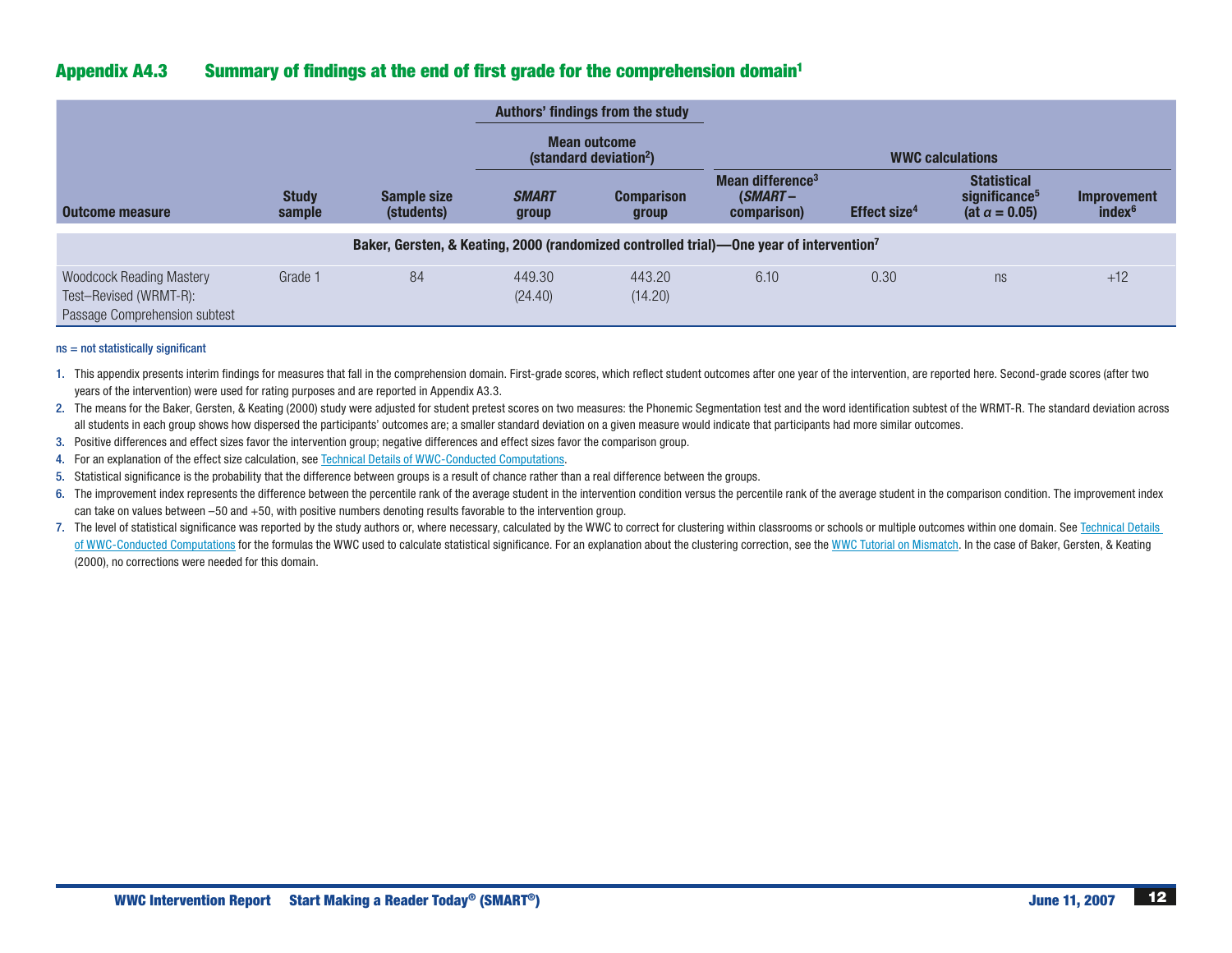# Appendix A5.1 *Start Making a Reader Today*® rating for the alphabetics domain

The WWC rates an intervention's effects in a given outcome domain as positive, potentially positive, mixed, no discernible effects, potentially negative, or negative.<sup>1</sup>

For the outcome domain of alphabetics, the WWC rated *Start Making a Reader Today*® as having potentially positive effects. It did not meet the criteria for positive effects because only one study met WWC evidence standards. The remaining ratings (mixed effects, no discernible effects, potentially negative effects, negative effects) were not considered because the intervention was assigned the highest applicable rating.

# Rating received

Potentially positive effects: Evidence of a positive effect with no overriding contrary evidence.

- • Criterion 1: At least one study showing a statistically significant or substantively important *positive* effect.
	- Met. The single study of *SMART*® showed statistically significant positive effects.

### *and*

• Criterion 2: No studies showing a statistically significant or substantively important *negative* effect and fewer or the same number of studies showing *indeterminate* effects than showing statistically significant or substantively important *positive* effects.

Met. No studies of *SMART*® showed statistically significant or substantively important negative effects, and no studies showed indeterminate effects.

#### Other ratings considered

Positive effects: Strong evidence of a positive effect with no overriding contrary evidence.

• Criterion 1: Two or more studies showing statistically significant *positive* effects, at least one of which met WWC evidence standards for a strong design. Not met. Only one study of *SMART*® showed statistically significant positive effects.

#### *and*

• Criterion 2: No studies showing statistically significant or substantively important *negative* effects.

Met. The single study of *SMART*® did not show statistically significant or substantively important negative effects.

1. For rating purposes, the WWC considers the statistical significance of individual outcomes and the domain-level effect. The WWC also considers the size of the domain-level effect for ratings of potentially positive or potentially negative effects. See the WWC [Intervention](http://whatworks.ed.gov/reviewprocess/rating_scheme.pdf) Rating Scheme for a complete description.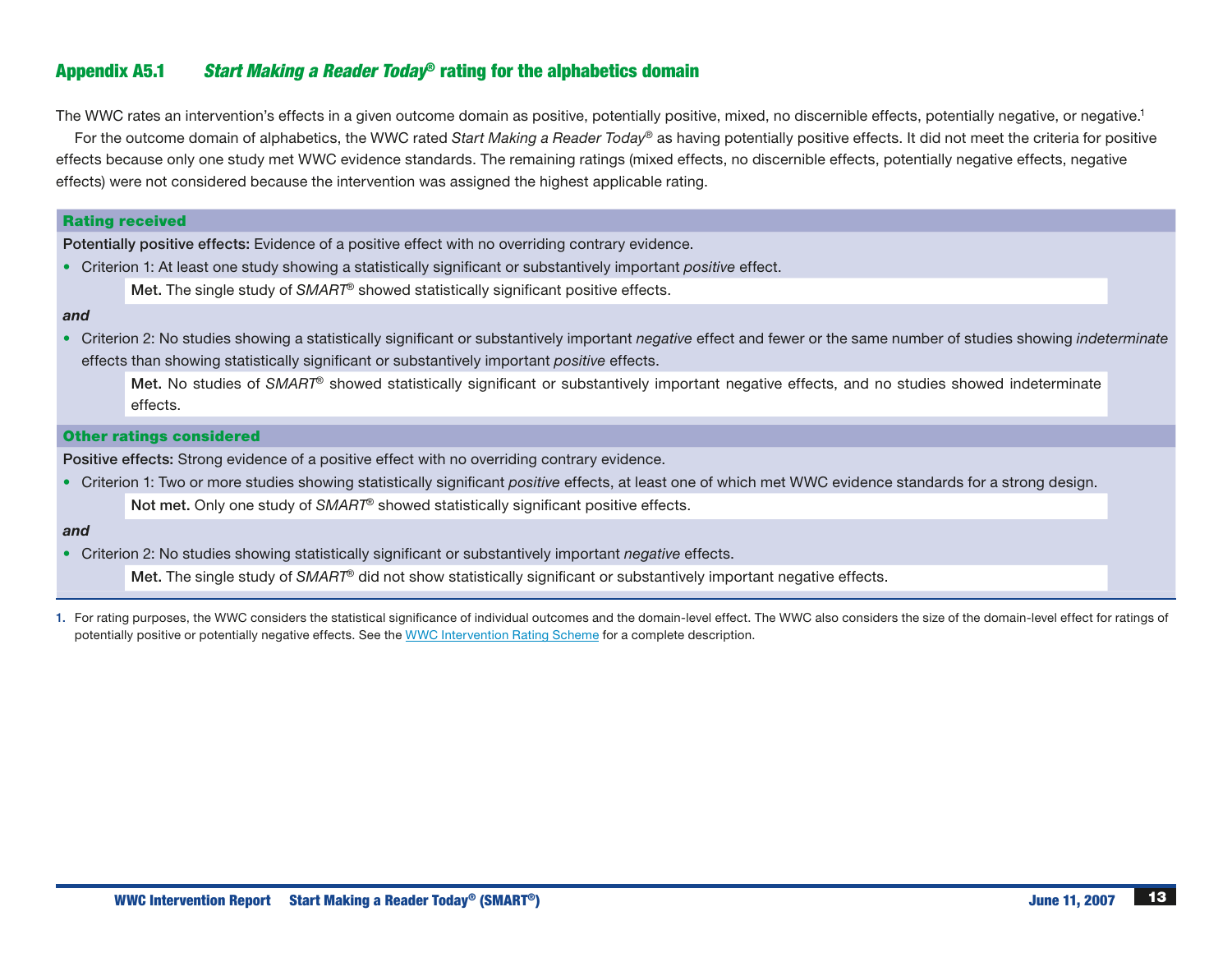# Appendix A5.2 *Start Making a Reader Today*® rating for the fluency domain

The WWC rates an intervention's effects in a given outcome domain as positive, potentially positive, mixed, no discernible effects, potentially negative, or negative.<sup>1</sup>

For the outcome domain of fluency, the WWC rated *Start Making a Reader Today*® as having potentially positive effects. It did not meet the criteria for positive effects because only one study met WWC evidence standards. The remaining ratings (mixed effects, no discernible effects, potentially negative effects, negative effects) were not considered because the intervention was assigned the highest applicable rating.

# Rating received

Potentially positive effects: Evidence of a positive effect with no overriding contrary evidence.

- • Criterion 1: At least one study showing a statistically significant or substantively important *positive* effect.
	- Met. The single study of *SMART*® showed statistically significant positive effects.

### *and*

• Criterion 2: No studies showing a statistically significant or substantively important *negative* effect and fewer or the same number of studies showing *indeterminate* effects than showing statistically significant or substantively important *positive* effects.

Met. No studies of *SMART*® showed statistically significant or substantively important negative effects, and no studies showed indeterminate effects.

#### Other ratings considered

Positive effects: Strong evidence of a positive effect with no overriding contrary evidence.

• Criterion 1: Two or more studies showing statistically significant *positive* effects, at least one of which met WWC evidence standards for a strong design. Not met. Only one study of *SMART*® showed statistically significant positive effects.

#### *and*

• Criterion 2: No studies showing statistically significant or substantively important *negative* effects.

Met. The single study of *SMART*® did not show statistically significant or substantively important negative effects.

1. For rating purposes, the WWC considers the statistical significance of individual outcomes and the domain-level effect. The WWC also considers the size of the domain-level effect for ratings of potentially positive or potentially negative effects. See the WWC [Intervention](http://whatworks.ed.gov/reviewprocess/rating_scheme.pdf) Rating Scheme for a complete description.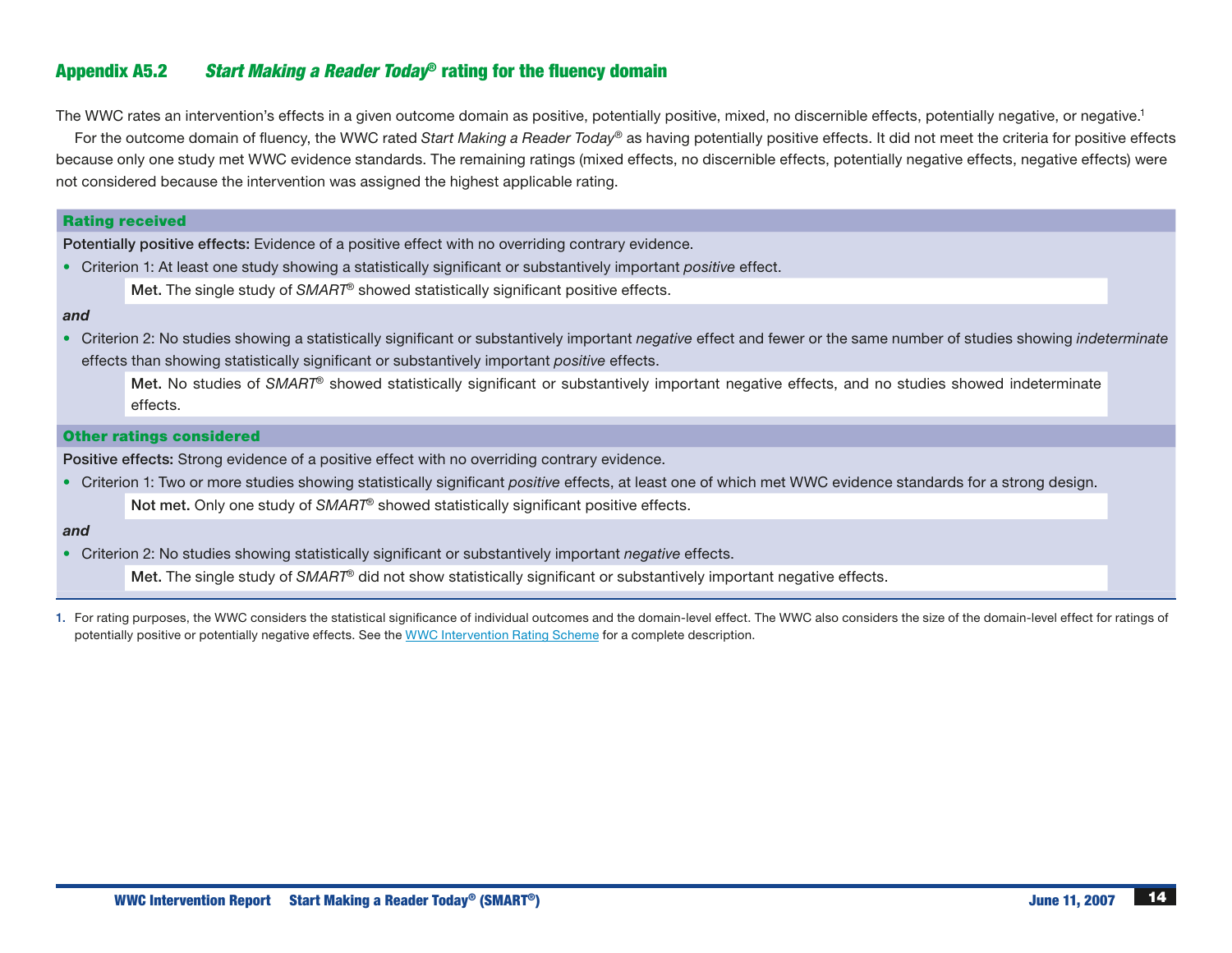# Appendix A5.3 *Start Making a Reader Today*® rating for the comprehension domain

The WWC rates an intervention's effects in a given outcome domain as positive, potentially positive, mixed, no discernible effects, potentially negative, or negative.<sup>1</sup>

For the outcome domain of comprehension, the WWC rated *Start Making a Reader Today*® as having potentially positive effects. It did not meet the criteria for positive effects because only one study met WWC evidence standards. The remaining ratings (mixed effects, no discernible effects, potentially negative effects, negative effects) were not considered because the intervention was assigned the highest applicable rating.

# Rating received

Potentially positive effects: Evidence of a positive effect with no overriding contrary evidence.

- • Criterion 1: At least one study showing a statistically significant or substantively important *positive* effect.
	- Met. The single study of *SMART*® showed statistically significant positive effects.

## *and*

• Criterion 2: No studies showing a statistically significant or substantively important *negative* effect and fewer or the same number of studies showing *indeterminate* effects than showing statistically significant or substantively important *positive* effects.

Met. No studies of *SMART*® showed statistically significant or substantively important negative effects, and no studies showed indeterminate effects.

#### Other ratings considered

Positive effects: Strong evidence of a positive effect with no overriding contrary evidence.

• Criterion 1: Two or more studies showing statistically significant *positive* effects, at least one of which met WWC evidence standards for a strong design. Not met. Only one study of *SMART*® showed statistically significant positive effects.

#### *and*

• Criterion 2: No studies showing statistically significant or substantively important *negative* effects.

Met. The single study of *SMART*® did not show statistically significant or substantively important negative effects.

1. For rating purposes, the WWC considers the statistical significance of individual outcomes and the domain-level effect. The WWC also considers the size of the domain-level effect for ratings of potentially positive or potentially negative effects. See the WWC [Intervention](http://whatworks.ed.gov/reviewprocess/rating_scheme.pdf) Rating Scheme for a complete description.